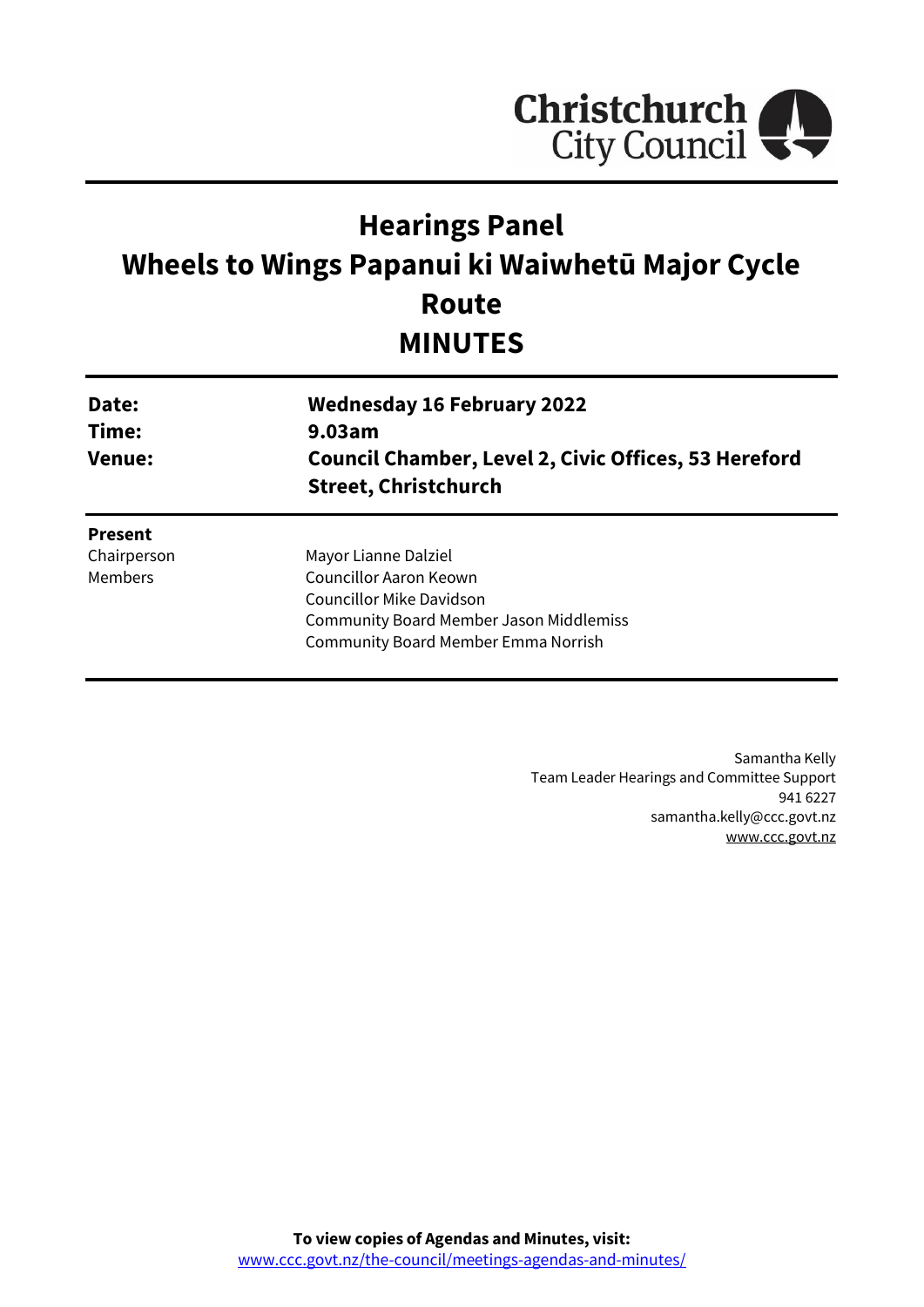

The agenda was dealt with in the following order.

### **1. Apologies Ngā Whakapāha**

There were no apologies received.

### **2. Declarations of Interest Ngā Whakapuaki Aronga**

There were no declarations of interest recorded.

# **7. Resolution to Include Supplementary Reports Hearings Panel Resolved BLHP/2022/00002**

That the reports be received and considered at the Hearings Panel meeting on Wednesday, 16 February 2022.

#### **Open Items**

8. Tables of Submissions

Mayor/Councillor Davidson **Carried**

### **8. Tables of Submissions**

### **Hearings Panel Resolved BLHP/2022/00003**

That the Hearings Panel:

1. Accepts the written submissions, including any late submissions, received on the Papanui ki Waiwhetū Wheels to Wings Major Cycleway Route.

*Secretarial Note: Submission 37328 was withdrawn at the request of the submitter.*

*Secretarial Note: Documents received from submitters who no longer wished to be heard were provided to the Hearings Panel (refer to attachments below).*

Mayor/Community Board Member Norrish **Carried**

### **Attachments**

- A 38168/42498 Foodstuffs  $\Rightarrow$
- B 41873 Dominic McKeown  $\Rightarrow \blacksquare$
- C 36759 Joy Priest  $\Rightarrow$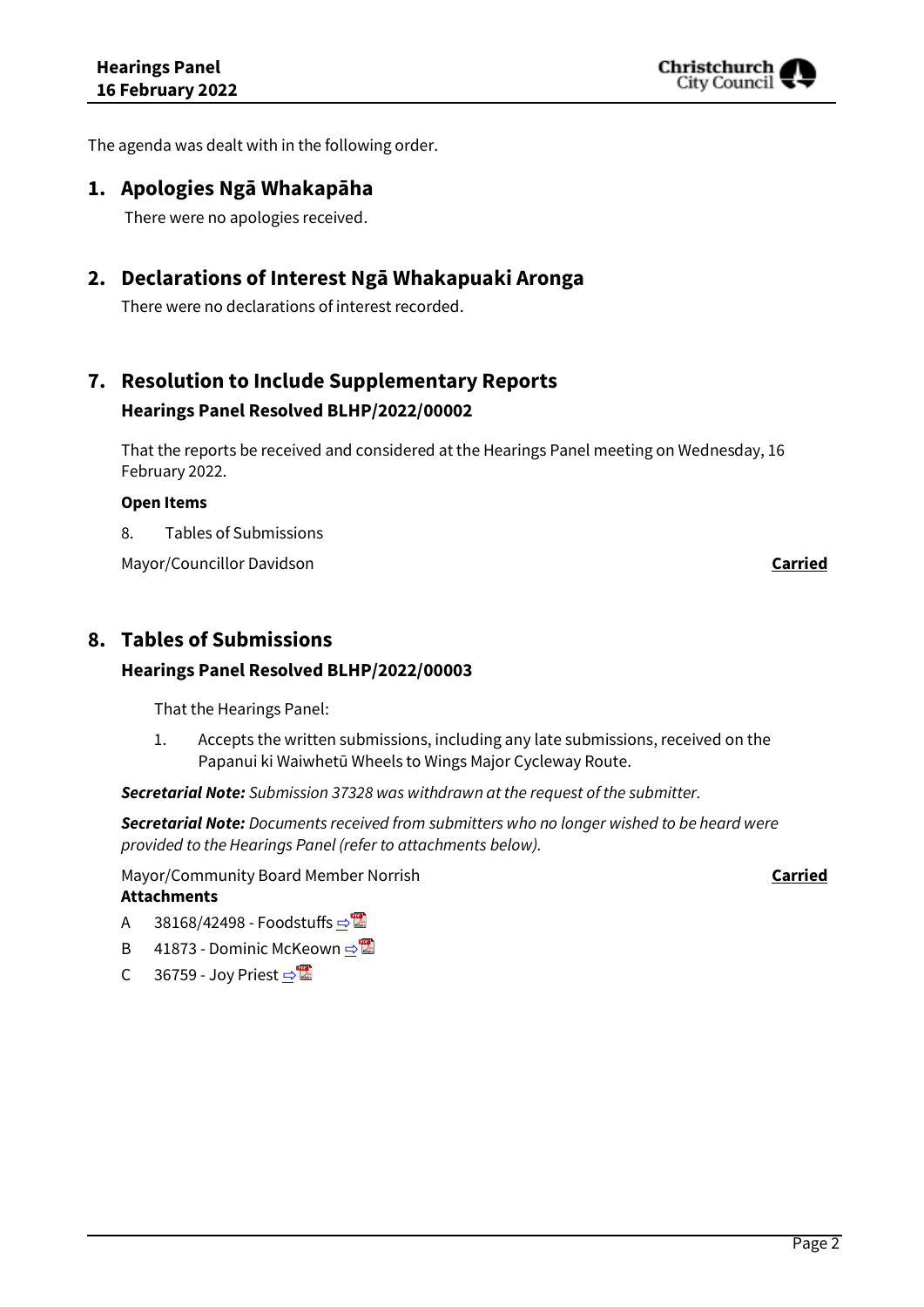### **9. Site Visit**

Prior to hearings commencing the Hearings Panel undertook a site visit of the proposed route on Wednesday 2 February from 2pm to 5pm.



# **3. Wheels to Wings - Papanui ki Waiwhetū Major Cycle Route**

1.1 Christchurch City Council Officers Lynette Ellis (Head of Transport), Kelly Griffiths (Project Manager) and Ann Tomlinson (Senior Engagement Advisor) and Olly Brown of Peloton joined the table to present the Officers report and PowerPoint presentation (refer to Attachment below) and responded to questions arising from the Hearings Panel.

### **Attachments**

A Officer Presentation ⇒

# **4. Hearing of Submissions Ngā Tāpaetanga**

The Hearings Panel received presentations from the following submitters:

- 38861/42135 Colin and Shirely Fussell - *Additional document provided*
- 38820 Anouk Minnaar
- 42033 John Allen
- 42177 Marianne Gunn
- 42080 Dee Morgan (via audiovisual link)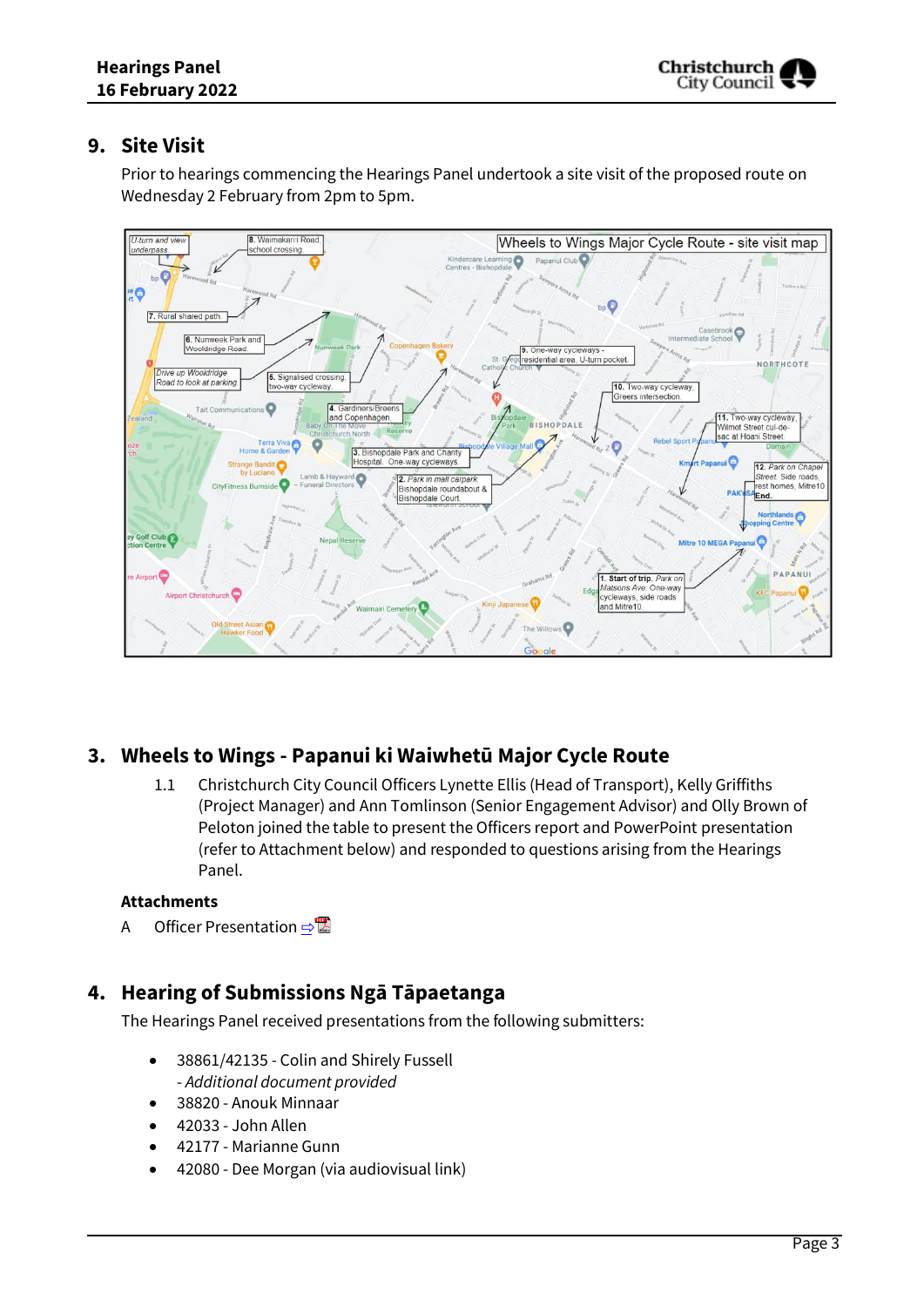

- 38885 Matthew Reid - *Presentation and additional document provided*
- 38475 Murray Smith on behalf of Mitre10
- 37444 Phil Brady - *Additional document provided*
- 37637 Simon Britten on behalf of Waipapa Papanui-Innes Community Board (via audiovisual link)
- 37826 Josie & Graeme Clyde
- 36389 Wendy Busby on behalf of Brain Gain Tutors
- 37561 Erin Andrew
- 37899 Mervyn Graham

The meeting adjourned at 11.33am and reconvened at 12pm.

- 38929 Ray Edwards and Donna Thomsen on behalf of Copenhagen Bakery - *Additional documents - A petition was provided containing 1300 signatures the prayer read: "CCC must review and re consult the public and community for this proposal 2021, due to the changes since 2010 & how many people it will effect in this community." Secretarial Note: Petition available on request*
- 38927 Ray Edwards on behalf of Caltex - *Additional document provided*
- 37534 Bill Greenwood and on behalf of the following submitters: 38509/42688 - Enliven Bishopdale Group 38357 – Brian Neill 37534 – Bill Greenwood Bishopdale Business Association - *Additional document provided*

The meeting adjourned at 1.03pm and reconvened at 2.04pm.

- 38817/42741 Philip Clark
	- *- Presentation and additional document provided*
- 38970/42722 Carole Evans

The meeting adjourned at 2.23pm and reconvened at 2.28pm.

38857– Carole Evans on behalf of Lynette Attewell

The meeting adjourned at 2.30pm and reconvened at 2.35pm.

- 38790 Simon Kingham
- 37836 Lynn O'Keefe and Robert Fleming on behalf of Wednesday Wheelies
- 37187 Bryan Wright (via audiovisual link)
- $\bullet$  37901 Des Duffy
- 38361/42681 Craig Shirley *- Additional document provided*
- 38212 Ross Nicholas
- 42572 Gerrit Venema (via audiovisual link)

The meeting adjourned at 3.37pm and reconvened at 4.02pm.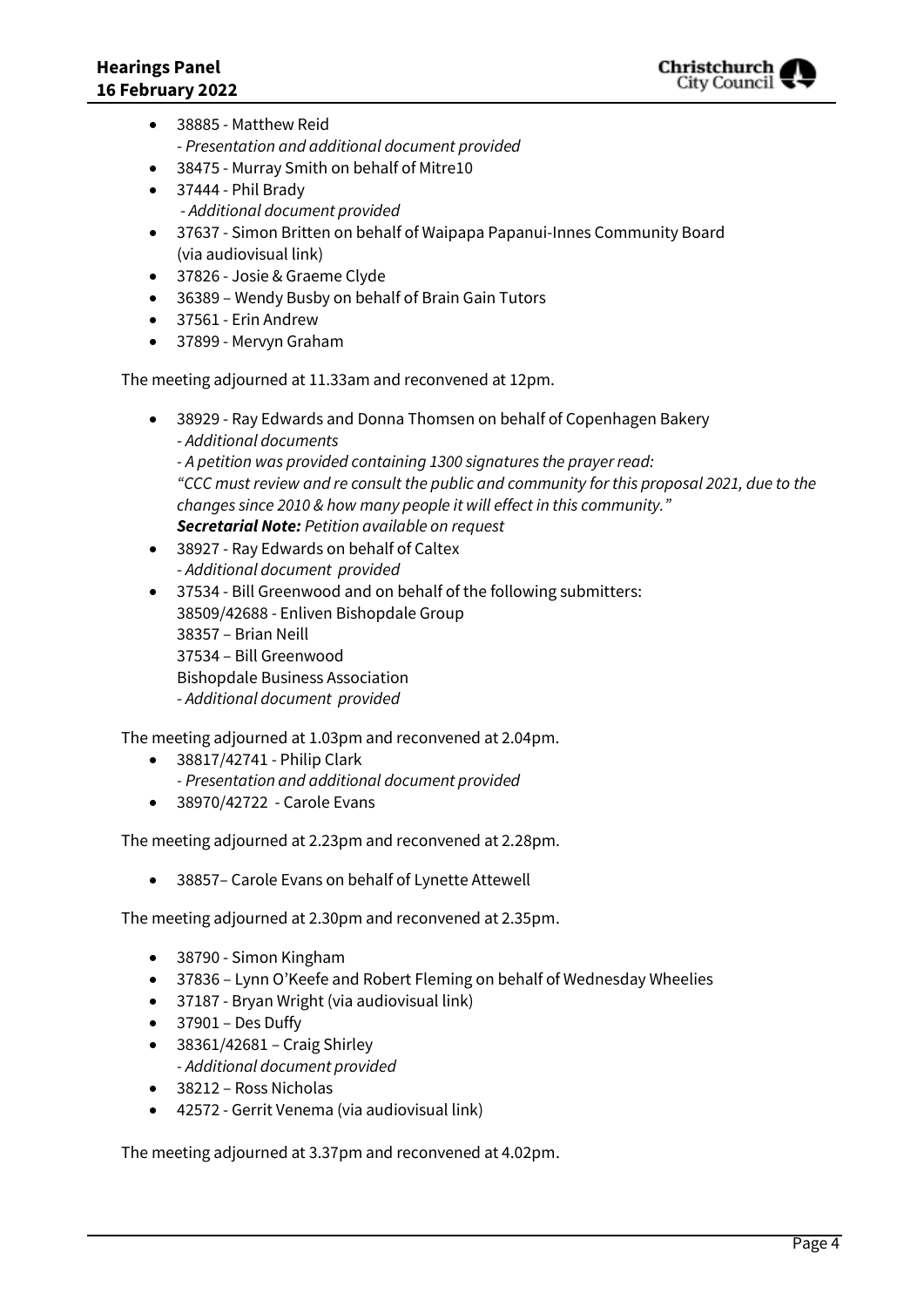

- 38881- Bridget Williams and David Cartwright on behalf of Waimāero Fendalton-Waimairi-Harewood Community Board
- $\bullet$  37556/42693 Lucy Rivas
- 38959/42765 Fiona Bennet (via audiovisual link)  *- Presentation provided*
- 38995 Tim Armstrong (via audiovisual link)

The meeting adjourned at 4.37pm and reconvened at 4.47pm.

### **Attachments**

- A 38861/42135 Collin Fussell  $\Rightarrow$
- B 38885 Matthew Reid  $\Rightarrow$
- C 37444 Phil Brady  $\n **□**\n$
- D 38929/38927 Ray Edwards for Copenhagen Bakery and Caltex **[⇨](../../../RedirectToInvalidFileName.aspx?FileName=BLHP_20220216_MAT_7827.PDF#PAGE=49)</u>**
- E 38929 Donna Thomsen Copenhagen Bakery **[⇨](../../../RedirectToInvalidFileName.aspx?FileName=BLHP_20220216_MAT_7827.PDF#PAGE=77)**
- F 37534 (and others) Bill Greenwood for others  $\Rightarrow$
- G 38817/42741 Philip Clark  $\Rightarrow$
- H 38361/42681 Craig Shirley [⇨](../../../RedirectToInvalidFileName.aspx?FileName=BLHP_20220216_MAT_7827.PDF#PAGE=100)
- I 38959/42765 Fiona Bennet [⇨](../../../RedirectToInvalidFileName.aspx?FileName=BLHP_20220216_MAT_7827.PDF#PAGE=102)

The meeting adjourned at 4.45pm to 1pm, Friday 4 March 2022, Council Chambers, Civic Offices.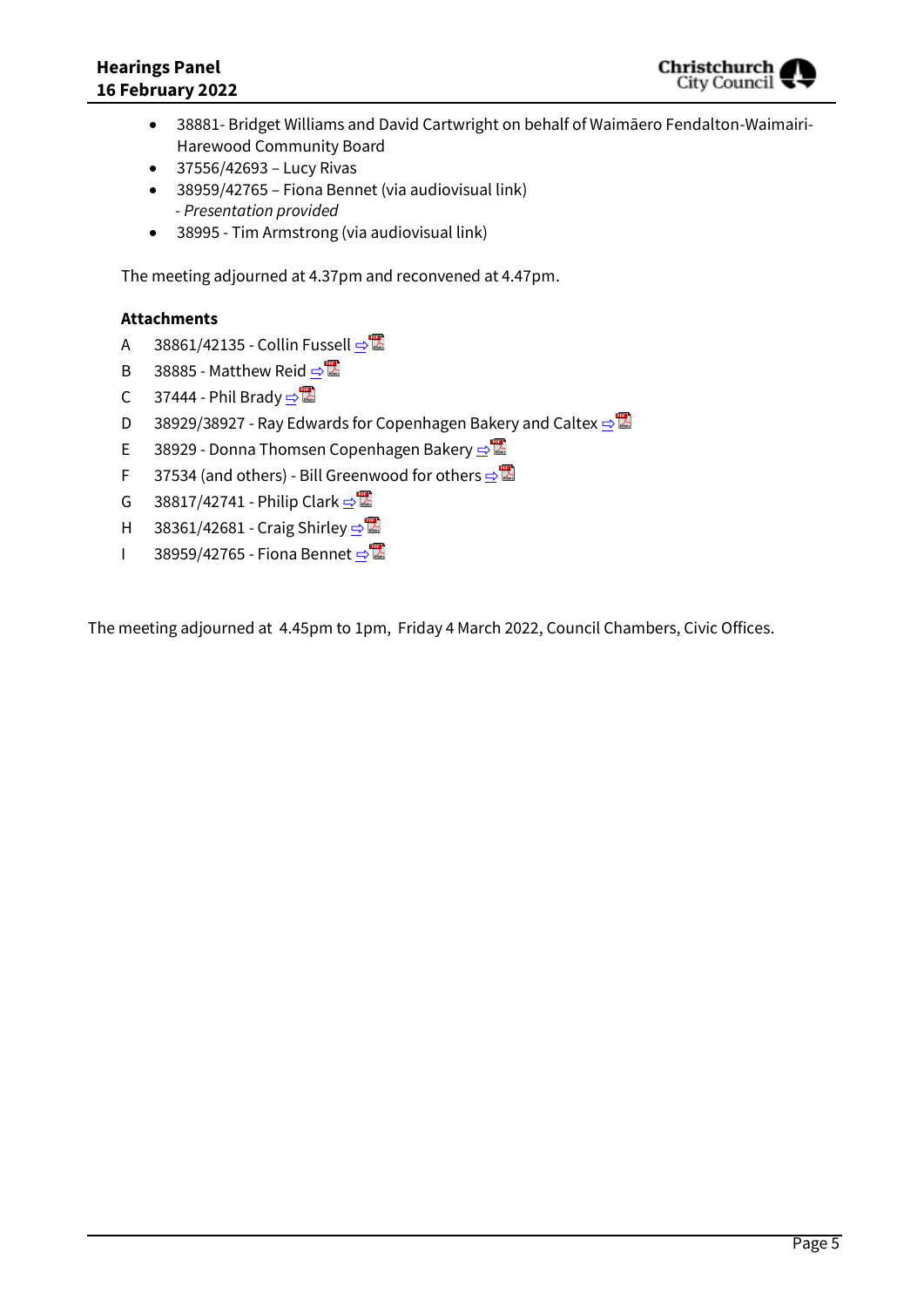Christchurch City Counci

The meeting reconvened at 1.03pm, Friday 4 March 2022, Council Chambers, Civic Offices.

Community Board Member Jason Middlemiss joined the meeting by audio/visual link.

The Mayor opened the meeting and declared an apology for partial absence.

### **Election of a Chair**

### **Hearings Panel Resolved BLHP/2022/00004**

It was resolved on the motion of the Mayor, seconded by Councillor Davidson that Community Board Member Norrish assume Chairperson during the Mayor's partial absence.

Mayor/Councillor Davidson **Carried**

The Mayor left the meeting at 1.06pm.

### **4. Continued.Hearing of Submissions Ngā Tāpaetanga**

The Hearings Panel received presentations from the following submitters:

- 38400 Barbara Purvis
- 38468 Carl Fox (via audiovisual link)
- 38735 Graeme Barber (via audiovisual link)
- 37297- Jeff Ray (via audiovisual link) *- Presentation to be provided*
- 38405 Roger Turner
- 37903 Balvant Shival (via audiovisual link)
- *Additional document provided*

The meeting adjourned at 1.47pm and reconvened at 1.55pm.

36805 - Helen Hessey

The meeting adjourned at 2.15pm and reconvened at 2.21pm.

- 36991 Debra August-Jordan
- 38507 Brian Breen and Grace Breen - *Additional documents provided*
- 38879 John Pimm (via audiovisual link)
- 37978 Rangi Bootsma-Hey (via audiovisual link) - *Additional document provided*
- 38841 Bill Greenwood on behalf of John Allen - *Additional document provided*
- 38999 Graeme Smith
- 37541 David Millar

The meeting adjourned at 3.12pm and reconvened at 3.30pm. The Mayor returned to the meeting and resumed Chair.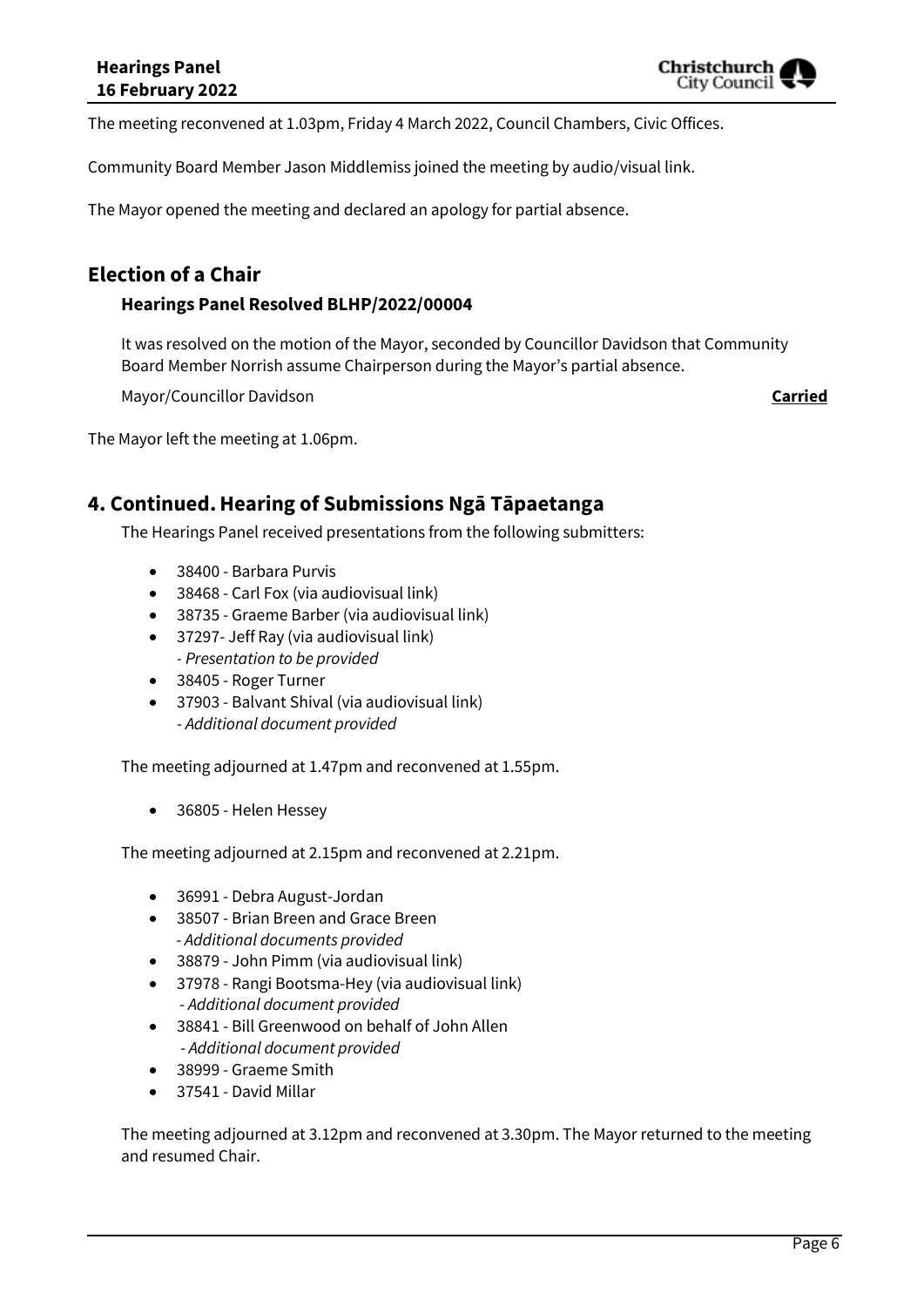

- 36991 Debra August-Jordan
- 37258 David Sidaway on behalf of Golden Age (via audiovisual link)
- 38778/42807 Chris Abbott on behalf of Spokes Canterbury (via audiovisual link)
- 37301/36401 Annemarie and Frank Prendeville - *Additional document provided*
- 36371 Craig Hastie
- 37805/42202 Peter Fletcher
- 39082/43063 Sandy Bragg

### **Attachments**

- A 37297 Jeff Ray  $\n **□**$
- B 37903 Balvant Shival  $\Rightarrow$
- C 38507 Brian and Grace Breen  $\Rightarrow$
- D 37978 Rangi Bootsma-Hey **[⇨](../../../RedirectToInvalidFileName.aspx?FileName=BLHP_20220216_MAT_7827.PDF#PAGE=120)</u>**
- E 38841 Bill Greenwood for John Allen  $\Rightarrow$
- F 37301/36401 Annemarie and Frank Prendeville  $\Rightarrow$

The meeting adjourned at 4.42pm to 2.30pm, Wednesday 16 March 2022, Council Chambers, Civic Offices.

The meeting reconvened at 2.33pm, Wednesday 16 March 2022, Council Chambers, Civic Offices.

An apology for lateness from Councillor Keown was accepted. Councillor Keown joined the meeting at 2.36pm during submission 37532.

### **4. Continued.Hearing of Submissions Ngā Tāpaetanga**

The Hearings Panel received presentations from the following submitters:

- 37532 Roger Young
	- *- Document provided*
- 37254/41895 Ian Wells on behalf of Venduco (via audiovisual link)
- 36605 Stewart Pittaway (via audiovisual link)
- 38073 Ron McTaggart
- 38684/42657 Audrey Jackson (via audiovisual link)
- 39340 Alan Grey (via audiovisual link)
- 37721 Philip Haythornthwaite
- 38785/42609 Joshua Campbell-Tie (via audiovisual link) *- Presentation provided*
- 38928 Carl Shaw on behalf of the Charity Hospital

The meeting adjourned at 3.48pm and reconvened at 4.06pm.

- 38956/38957/38949 Sally-Jane Lewington and Alex Straver (via audiovisual link)
- 38500 Felicity Blackmore on behalf of the Christchurch International Airport (via audiovisual link)
- 38769 Megan Pearce (via audiovisual link)
- 42600 Reinhard Jagau *- Document provided*
- 39040/42838 Yvonne Palmer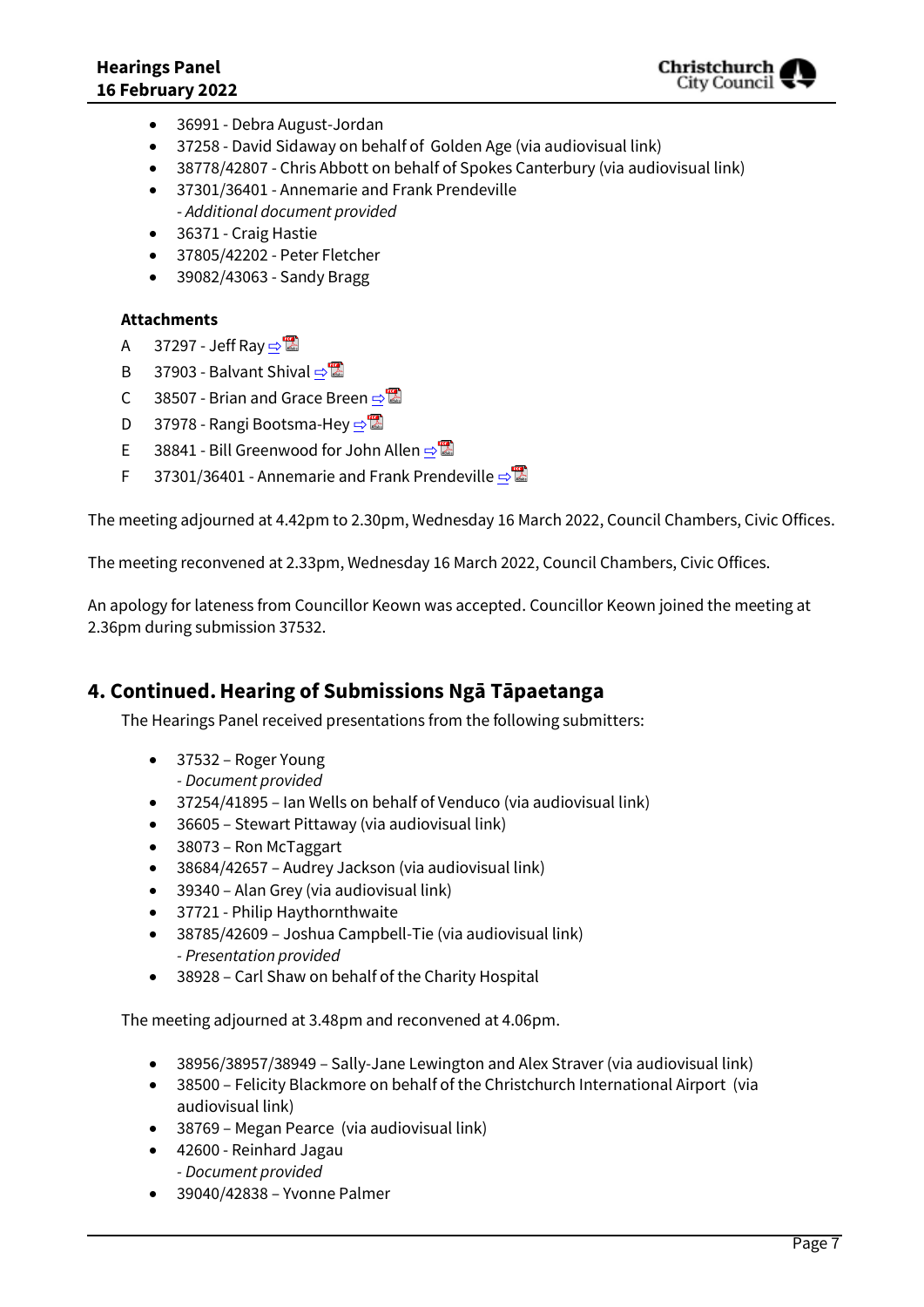

- $\bullet$  37961 Jay Nitke *- Presentation provided*
- 43118 Diane Lawrence *- Additional document provided - A petition was provided containing 700 signatures the prayer read: "CCC must review and re consult the public and community for this proposal 2021, due to the changes since 2010 & re negotiate the viability of the plan and design." Secretarial Note: Petition available on request*

### **Attachments**

- A 37532 Roger Young  $\n <sup>2</sup>$
- B 38785/42609 Joshua Campbell-Tie  $\n <sup>B</sup>$
- C 42600 Reinhard Jagau  $\Rightarrow$
- D 37961 Jay Nitke  $\Rightarrow$
- E 43118 Diane Lawrence  $\n <sup>•</sup>$

The meeting adjourned at 5.15pm to 2pm, Thursday 17 March 2022, Council Chambers, Civic Offices.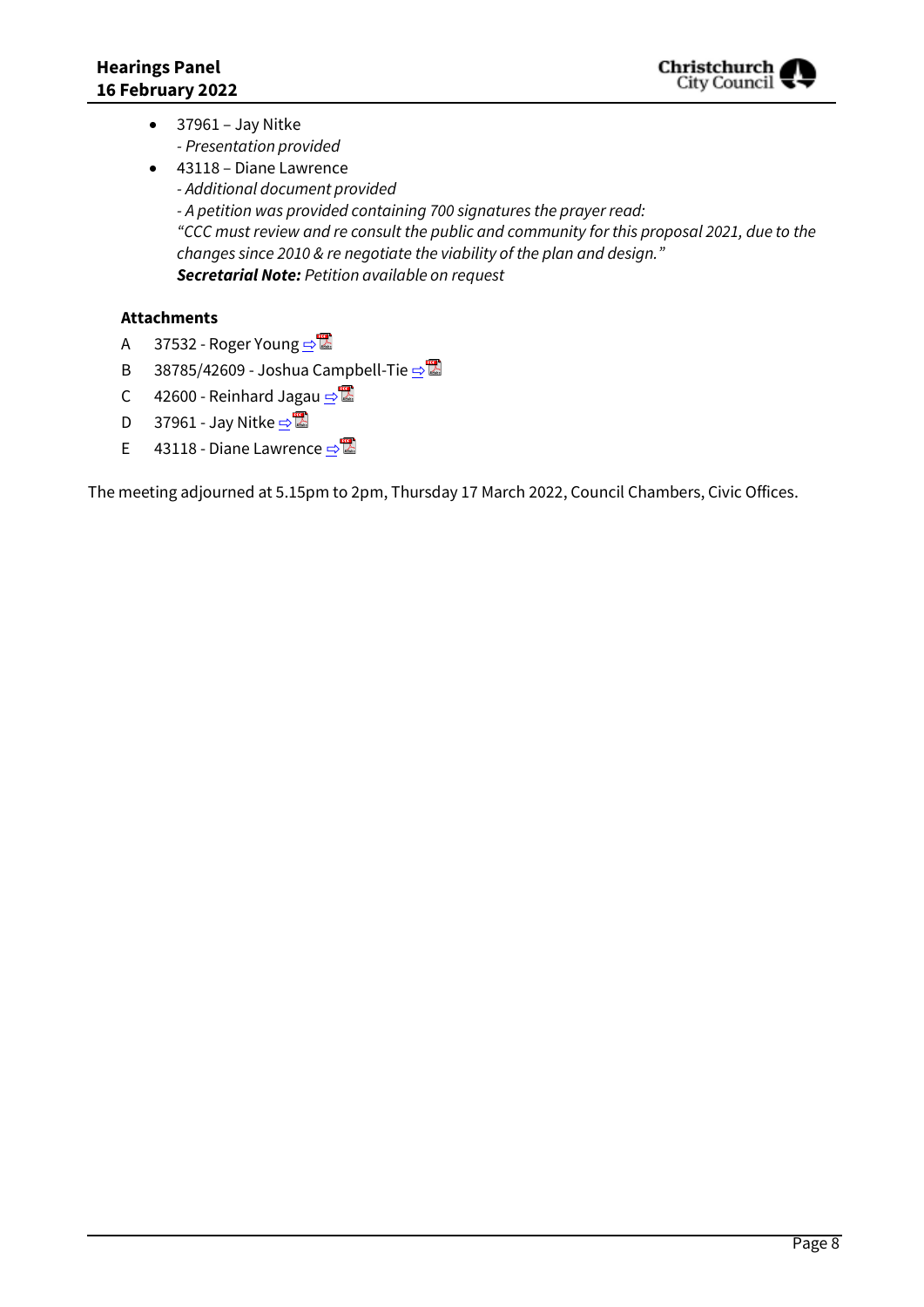The meeting reconvened at 2.01pm Thursday 17 March 2022, Council Chambers, Civic Offices.

# **5. Consideration and Deliberation Ngā Whaiwhakaaro me Ngā Taukume o Ngā Kōrero**

- 1.1 After hearing verbal submissions the Hearings Panel moved to the consideration and deliberation section of the process. The Hearings Panel considered all written and verbals submissions and additional information provided by submitters and Council Officers.
- 1.2 The Hearings Panel requested for detailed plans of the community option to be developed and presented by submitters Bill Greenwood and Brian Neill (refer to Attachment below).
- 1.3 An independent review of the Christchurch City Council's preferred option and the community option developed by submitters Bill Greenwood and Brian Neill was also undertaken by Jeanette Ward and Paul Durdin of Abley. The purpose of the review was to establish an independent opinion on the relative merits and points-of-difference of each option.
- 1.4 Jeanette Ward and Paul Durdin of Abley presented the independent review and delivered a presentation (refer to Attachment below). A copy of the draft review report was provided to the Hearings Panel in advance of the meeting and the final report was provided to the Hearings Panel on 25 March 2022 (refer to Attachment below).
- 1.5 Hearings Panel Members were provided an opportunity to ask questions of Jeanette Ward and Paul Durdin. The Chairperson also provided submitter Bill Greenwood an opportunity to submit a written right of reply in response to the independent review. The right of reply was provided to the Hearings Panel on 28 March 2022 (refer to Attachment below).

The meeting adjourned at 3.37pm and reconvened at 3.53pm.

1.6 Christchurch City Council Officers Lynette Ellis (Head of Transport), Kelly Griffiths (Project Manager) and Ann Tomlinson (Senior Engagement Advisor) and Olly Brown and Ben Dodgshun of Peloton joined the table to respond to any further questions arising from the Hearings Panel.

### **Attachments**

- A Abley Presentation  $\Rightarrow$
- B Abley Final Independent Review Report **[⇨](../../../RedirectToInvalidFileName.aspx?FileName=BLHP_20220216_MAT_7827.PDF#PAGE=180)**
- C Detailed Plans of Community Concept developed by Bill Greenwood and Brian Neill **□**
- D Right of Reply from Bill Greenwood and Brian Neill  $\Rightarrow$

The meeting adjourned at 4.43pm to 12.30pm, Monday 28 March 2022, held by audio/visual link.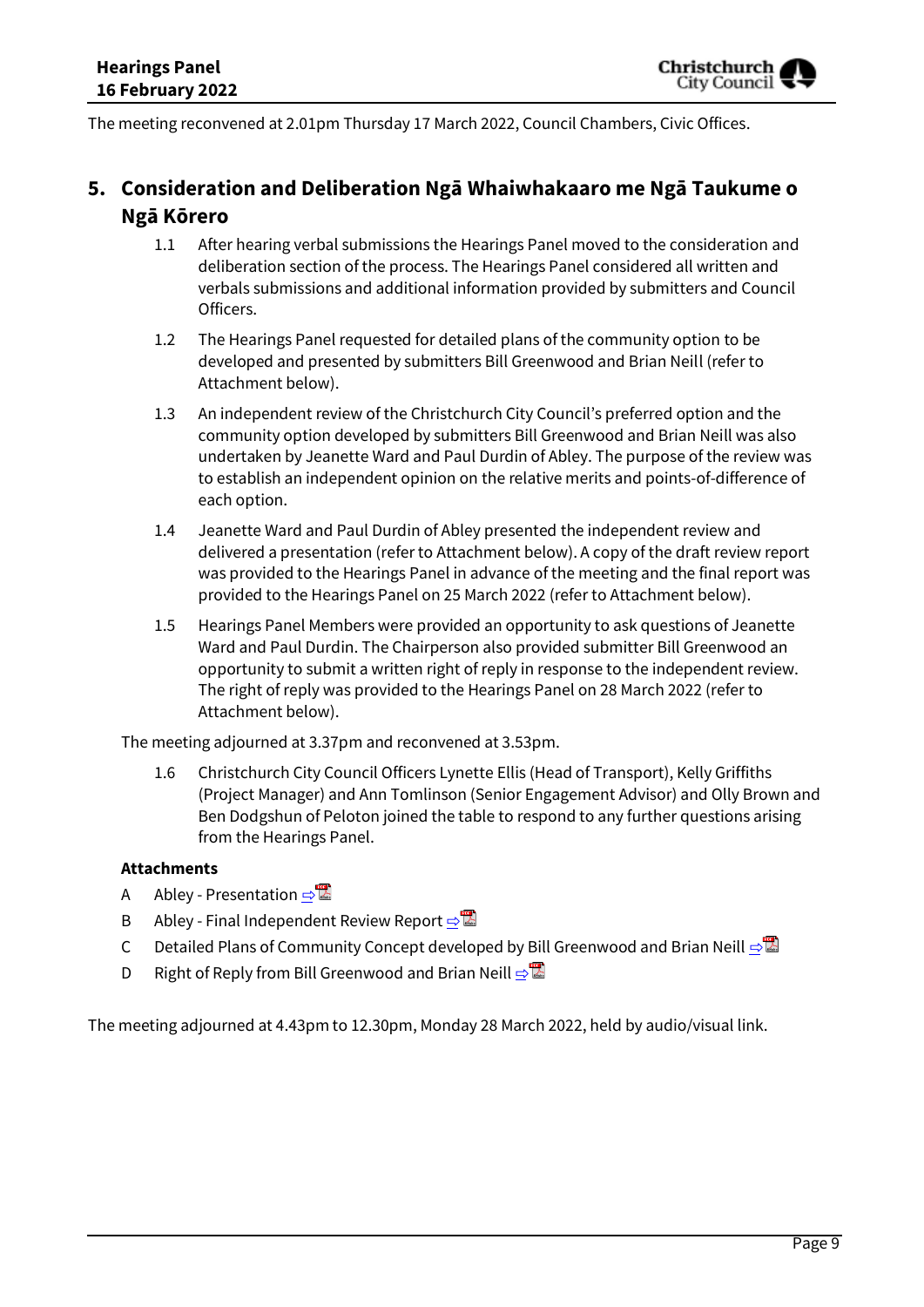The meeting reconvened at 12.30pm, Monday 28 March 2022, held by audio/visual link.

# **5. Continued Consideration and Deliberation Ngā Whaiwhakaaro me Ngā Taukume o Ngā Kōrero**

- 1.1 Christchurch City Council Officers Lynette Ellis (Head of Transport), Kelly Griffiths (Senior Project Manager) and Ann Tomlinson (Senior Engagement Advisor) and Olly Brown and Ben Dodgshun of Peloton joined the table respond to further questions arising from the Hearings Panel.
- 1.2 The Hearings Panel received further written correspondence from submitter Bill Greenwood regarding the final Abley independent review and responses to Hearings Panel questions (refer to Attachments below).

The meeting adjourned at 1.22pm to 2pm, Wednesday 30 March 2022, Council Chambers, Civic Offices.

The meeting reconvened at 2pm, Wednesday 30 March 2022, Council Chambers, Civic Offices.

- 1.3 Christchurch City Council Officers Lynette Ellis (Head of Transport), Kelly Griffiths (Senior Project Manager) and Ann Tomlinson (Senior Engagement Advisor) and Olly Brown and Ben Dodgshun of Peloton joined the table respond to further questions arising from the Hearings Panel.
- 1.4 Throughout the process, Hearings Panel Members referred a number of questions through to Council Officers for response. The questions arose from the information provided by Council Officers, the written and verbal submissions received and the further feedback received from submitter Bill Greenwood and Brian Neill. Final Officer Responses were provided to the Hearings Panel for their deliberations (refer to Attachment below).

### **Attachments**

- A Responses from Submitter Bill Greenwood and Brian Neill **[⇨](../../../RedirectToInvalidFileName.aspx?FileName=BLHP_20220216_MAT_7827.PDF#PAGE=214)</u>।**
- B Final Officer Responses to Hearings Panel questions  $\Rightarrow$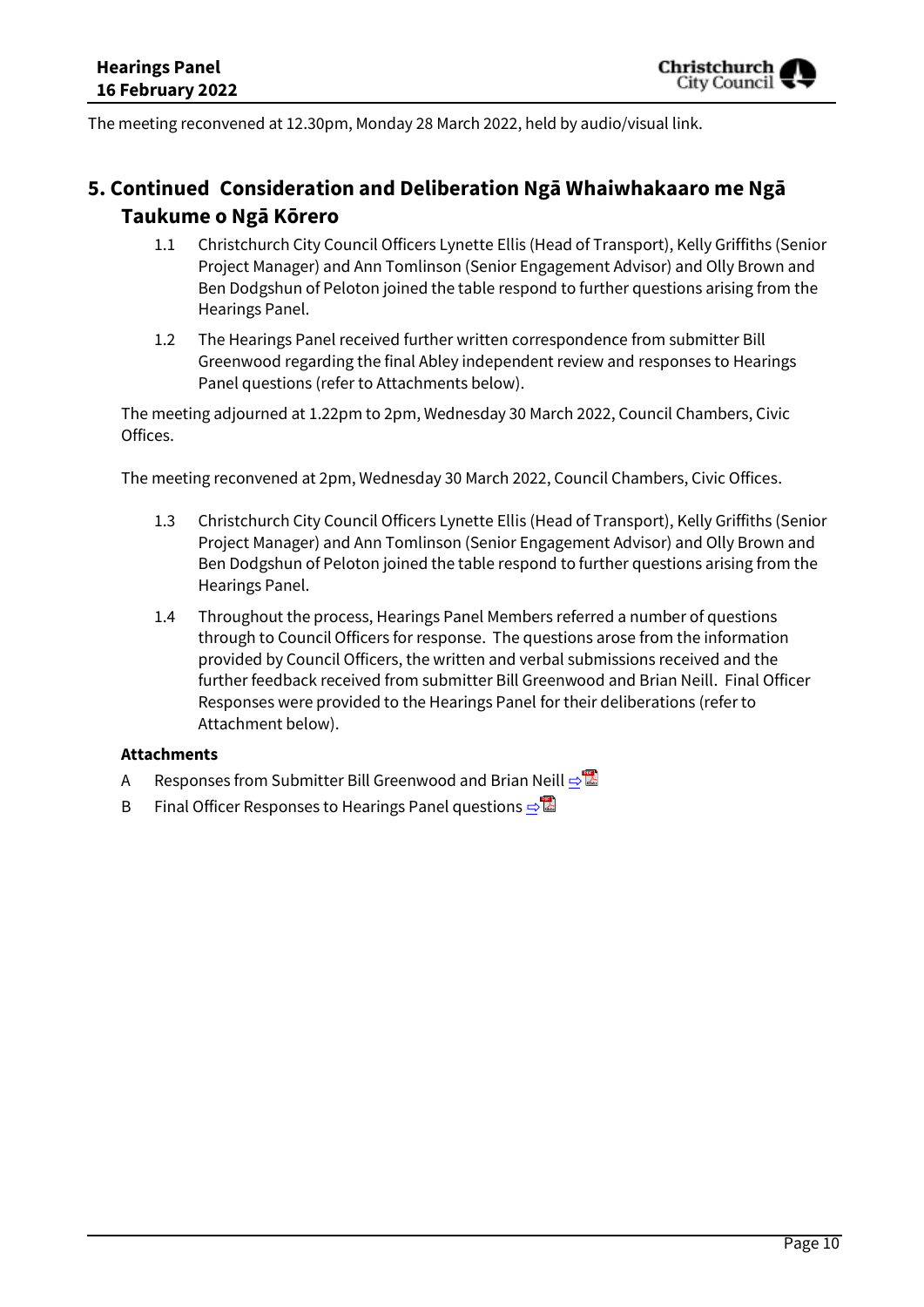

The meeting reconvened at 9.30am, Wednesday 13 April 2022, Council Chambers, Civic Offices.

# **6. Hearings Panel Recommendations Ngā Tūtohu o Te Tira Tauaki Hearing Panel Comment**

To address issues raised in submissions the Hearings Panel recommended additional changes to the preferred revised design scheme as detailed in Attachment A. Recommendations were formulated into four sections; west, east, central and other. A summary of the recommendations are provided below:

- 1.1 **West Section – Waimakariri Road to Nunweek Boulevard** (refer to resolutions 1a-1d). In summary the Hearings Panel recommended the following to the Council:
	- 1.1.1 A shared path from Johns Road underpass to the western end of Nunweek Park and a two-way separated cycleway on south side of the road from Kilmuir Lane to the central section at Nunweek Park, as per Attachment A (design concept 1).
	- 1.1.2 Approval in principle, of a shared path through Nunweek Park, including additional angled parking adjacent to the park, subject to viability and targeted consultation, for the western end of Nunweek Park to Kilmuir Lane. Staff were requested to further investigate and report back to the Council on the viability of this option. If this option is not viable or approved by the Council, a shared path on south side of the road was recommended.
	- 1.1.3 Regarding the signalised crossing opposite Harewood School for red markings to be investigated, for a high friction surface and 'look right' or similar markings to be included and for the raised safety platform to be built for a 50km/h speed limit.
	- 1.1.4 For staff to investigate the possibility of trees to be planted at 541R and 541E.
- 1.2 **East Section – East of Greers Road** (refer to resolutions 2a-2c). In summary the Hearings Panel recommended the following to the Council:
	- 1.2.1 A two-way separated cycleway on the north side of the road for the section east of Greers Road, as per Attachment A (design concept 1).
	- 1.2.2 Regarding the signalised pedestrian/cycle crossing between Matsons Avenue and Chapel Street - for staff to investigate if a raised platform to be built for a 50km/h speed limit can be installed.
	- 1.2.3 Regarding the Mitre 10 access for staff to investigate treatment details around the Mitre 10 vehicle access to optimise rider safety at this location, in consultation with Mitre 10. This also included a request for staff to look at other options for high visibility alert systems and if necessary, consider a trial.
	- 1.2.4 For staff to continue to work with the business owner at 182 Harewood Road to address concerns with drop off/pick up/waiting and crossing the road with students.
	- 1.2.5 For wayfinding to be installed at Wilmot Street for directions to Northlink.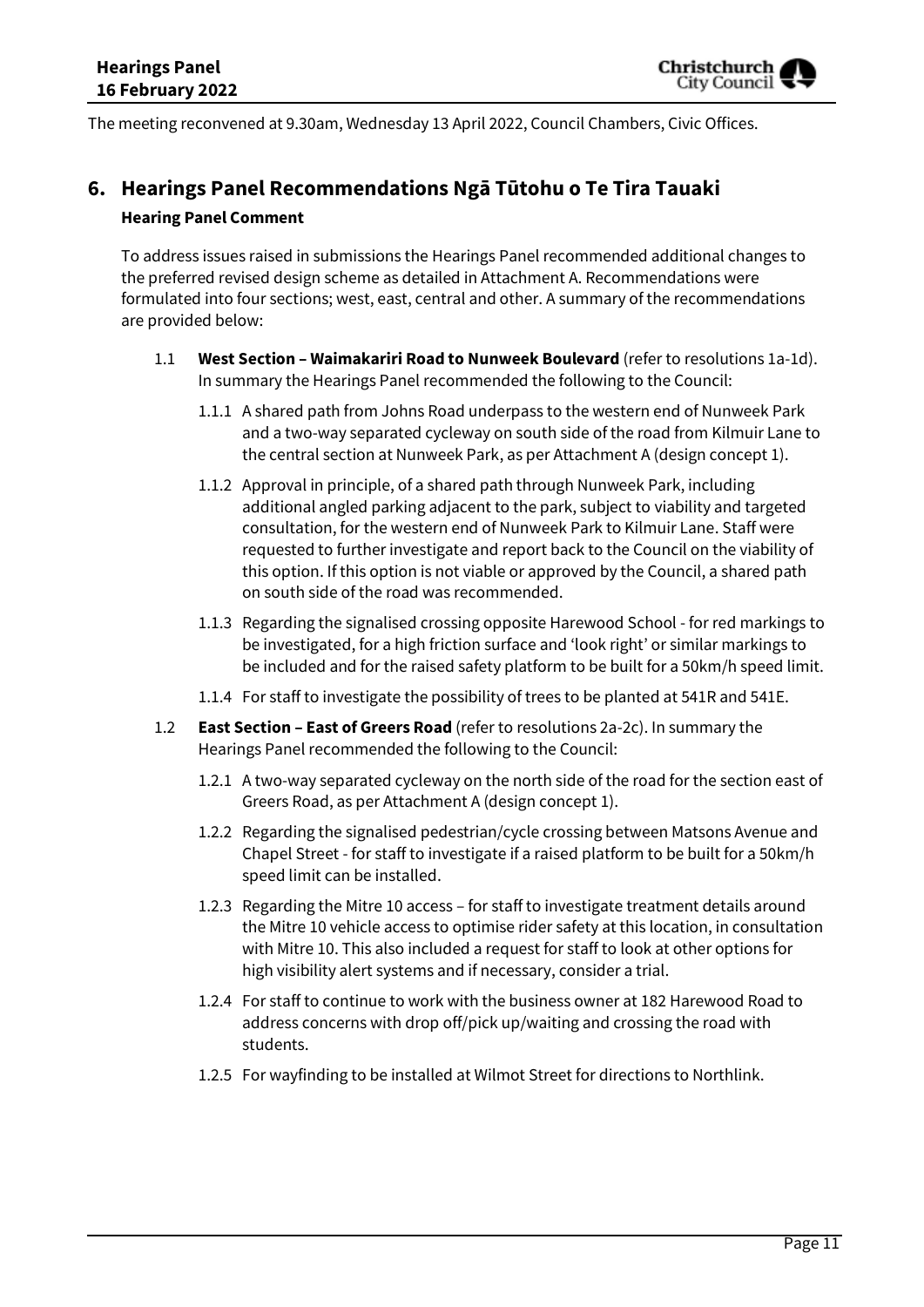- 1.3 **Central Section – Nunweek Boulevard to Greers Road** (refer to resolutions 3a-3e). In summary the Hearings Panel recommended the following to the Council:
	- 1.3.1 A one-way separated cycleway on each side of the road from Nunweek Boulevard to the Bishopdale roundabout and a two-way cycleway on the north side of the road from the Bishopdale roundabout to Greers Road, as per Attachment A (design concept 1).
	- 1.3.2 For the partial signalisation of the Bishopdale roundabout and the signalisation of the Breens Road and Gardiners Road, as per Attachment A (design concept 1).
	- 1.3.3 Regarding trees noting that only one tree may need to be removed at the Bishopdale roundabout and for staff to investigate opportunities for replanting trees, depending on service locations.
	- 1.3.4 For the Bishopdale Court median to be widened to provide space for vehicle movements.
	- 1.3.5 For staff to investigate warning signage and markings to address cyclists speed outside of the Charity Hospital.
- 1.4 **Other** (refer to resolutions 4-18). In summary the Hearings Panel recommended the following to the Council:
	- 1.4.1 Approval for the time restricted parking, parking removal, new traffic signals, intersections and mid-clock crossings, road access restrictions and tree removals, as per Attachment A (design concept 1).
	- 1.4.2 Approval for extending an existing 40km/h school speed zone on Waimakriri Road and Whitchurch Place and extending an existing 50km/h speed restriction further northeast along on Waimakariri Road, as detailed in Attachment A.
	- 1.4.3 Approval for the reduction from four lanes to two on Harewood Road (between Crofton Road and Greers Road), as per Attachment A (design concept 1).
	- 1.4.4 Requests for staff:
		- To investigate red surfacing and high friction surfacing requirements for all crossings along the route.
		- To investigate the installation of a right turn arrow from Main North Road into Harewood Road and to continue to prioritise advance bus detection.
		- To ensure other transport projects in the area within the wider network are aligned through the draft Annual Plan process.
		- To apply lessons learnt from other projects to address safety concerns and to review detailed designs to give effect to potential Ministry of Transport Accessible Street rule changes, if approved.
		- To gather feedback from residents and local businesses along previously constructed Major Cycleway Routes to provide evidence of the effects of the cycleway.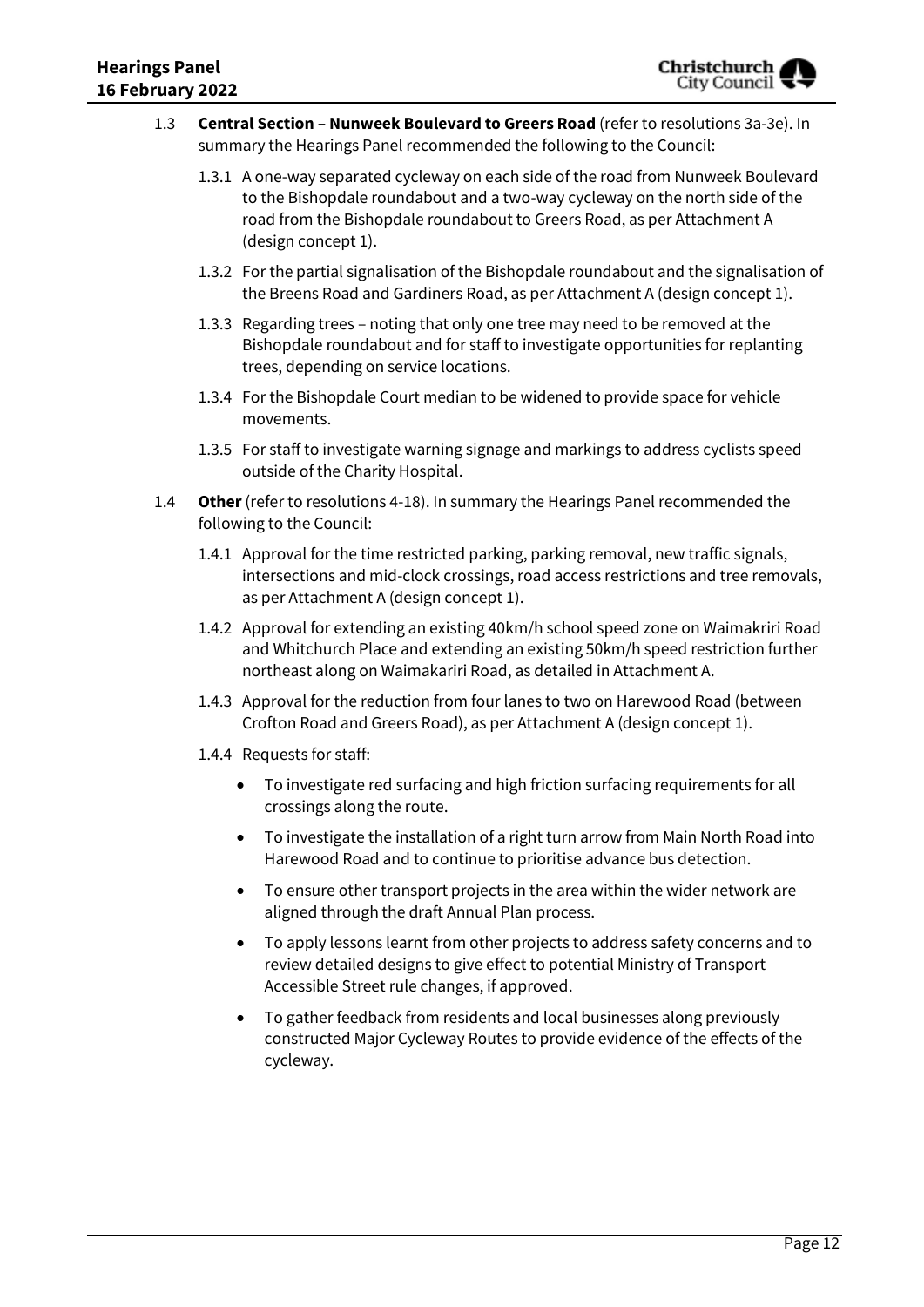

### **Hearings Panel Resolved BLHP/2022/00005**

### **Part A**

#### **West Section – Waimakariri Road to Nunweek Boulevard**

The Hearings Panel recommends that the Council:

- 1. Approves the revised scheme design of the Wheels to Wings Papanui ki Waiwhetū Major Cycle Route, as detailed in Attachment A, and including amendments listed below:
	- a. For the section from the Johns Road underpass to the western end of Nunweek Park to be a shared path, noting this design includes signals at Wooldridge Road (design concept 1).
	- b. For the section from Kilmuir Lane to the central section at Nunweek Park to be a two-way separated cycleway on south side of the road (design concept 1).
	- c. For the section from the western end of Nunweek Park to Kilmuir Lane, request staff to further investigate the viability of having a shared path through Nunweek Park, including additional angled parking adjacent to the park, and report back to the Council on the viability of this option.
		- i. Notes that if the option to have a shared path through Nunweek Park is viable further targeted consultation would be required.
		- ii. Notes that the Hearings Panel recommends in principle the approval for this section to be a shared path through Nunweek Park, subject to viability and targeted consultation.
		- iii. That if the option to have a shared path through Nunweek Park is not viable or approved by the Council, that for the section from the western end of Nunweek Park to Kilmuir Lane be a shared path as detailed in Attachment A (design concept 1).
	- d. Notes the following will be undertaken through the detailed design process:
		- i. That red markings will be investigated and a high friction surface will be included in the lead up to the signalised crossing opposite Harewood School.
		- ii. That the raised safety platform at the signalised crossing opposite Harewood School be built for a 50km/h speed limit.
		- iii. That 'look right' or similar markings will be applied at the signalised crossing opposite Harewood School.
		- iv. Staff to investigate the possibility of planting trees at 541R and 541E, noting that consultation with the adjacent property owner would be required.

Community Board Member Middlemiss/Councillor Keown **Carried** 

### **Hearings Panel Resolved BLHP/2022/00006**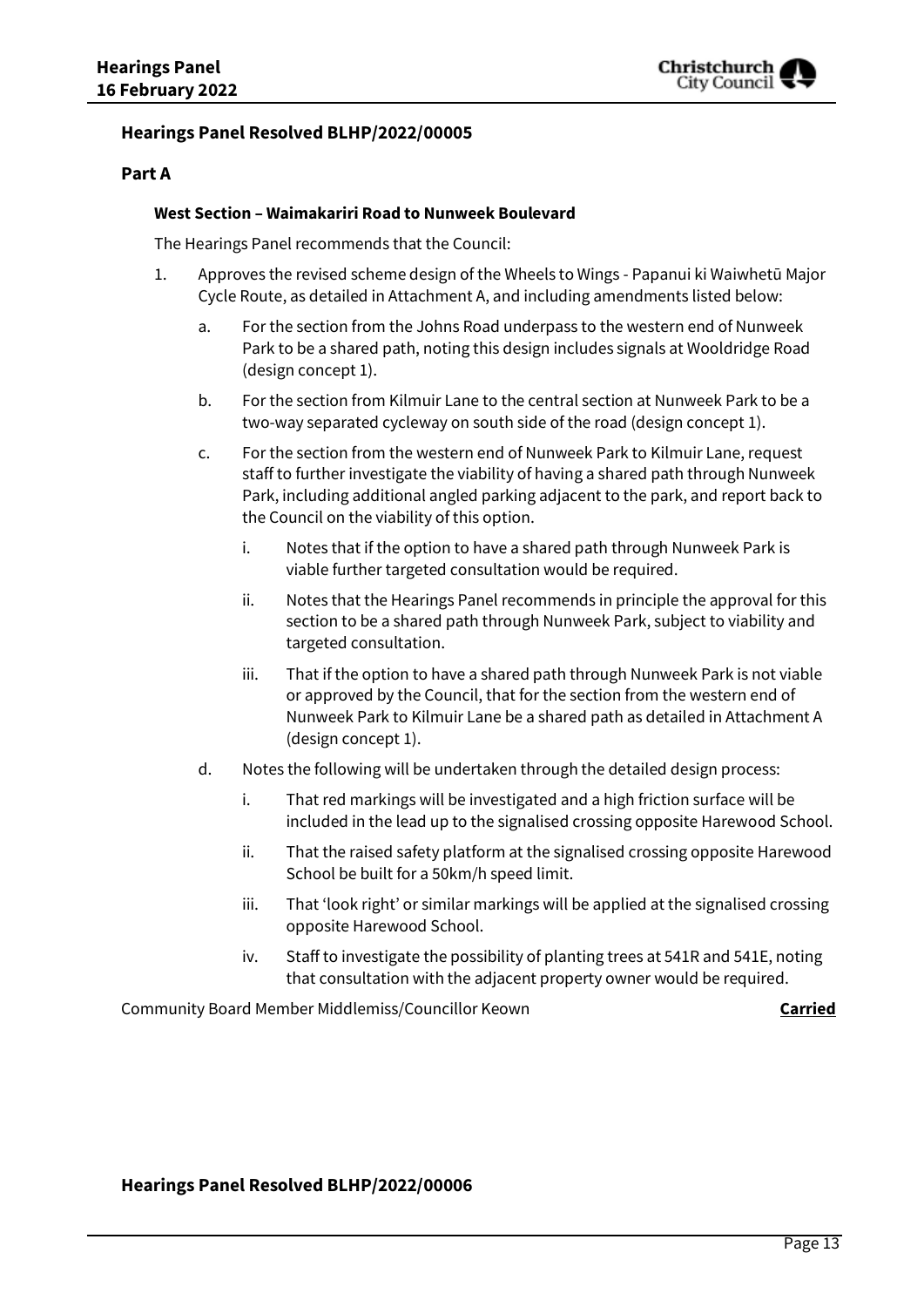#### **East Section – East of Greers Road**

The Hearings Panel recommends that the Council:

- 2. Approves the revised scheme design of the Wheels to Wings Papanui ki Waiwhetū Major Cycle Route, as detailed in Attachment A, and including amendments listed below:
	- a. For the section east of Greers Road to be a two-way separated cycleway on the north side of the road (design concept 1).
	- b. For staff to investigate if a raised safety platform to be built for a 50km/h speed limit can be installed at the signalised pedestrian/cycle crossing between Matsons Ave and Chapel Street, and report to the Council in time for consideration of the Hearings Panel report.
	- c. Notes the following will be undertaken through the detailed design process:
		- i. Mitre 10 access Staff to investigate treatment details around the Mitre 10 vehicle access to optimise rider safety at this location, in consultation with Mitre10. This will include options to make changes the cycleway design, such as raising it past the access, along with finer design details such as active/more signage and speed bumps and measures to prevent encroachment of exiting vehicles into the cycleways when looking for gaps in traffic.
		- ii. Staff to look at other options for a high visibility alert system at the Mitre10 entrance and if necessary consider trial.
		- iii. Staff to continue to work with the business owner at 182 Harewood Road to investigate options to address concerns with drop off/pick up/waiting and crossing the road with students.
		- iv. For visible wayfinding to installed at Wilmot Street for directions to Northlink.

Councillor Davidson/Community Board Member Norrish **Carried** Councillor Davidson/Community Board Member Norrish Community Board Member Middlemiss requested that his vote against the resolutions be recorded.

Councillor Keown abstained from voting.

### **Hearings Panel Resolved BLHP/2022/00007**

### **Central Section – Nunweek Boulevard to Greers Road**

The Hearings Panel recommends that the Council:

- 3. Approves the revised scheme design of the Wheels to Wings Papanui ki Waiwhetū Major Cycle Route, as detailed in Attachment A, and including amendments as listed below:
	- d. For the signalisation of the Breens Road and Gardiners Road intersection.

Councillor Davidson/Community Board Member Norrish **Carried**

### **Hearings Panel Resolved BLHP/2022/00008**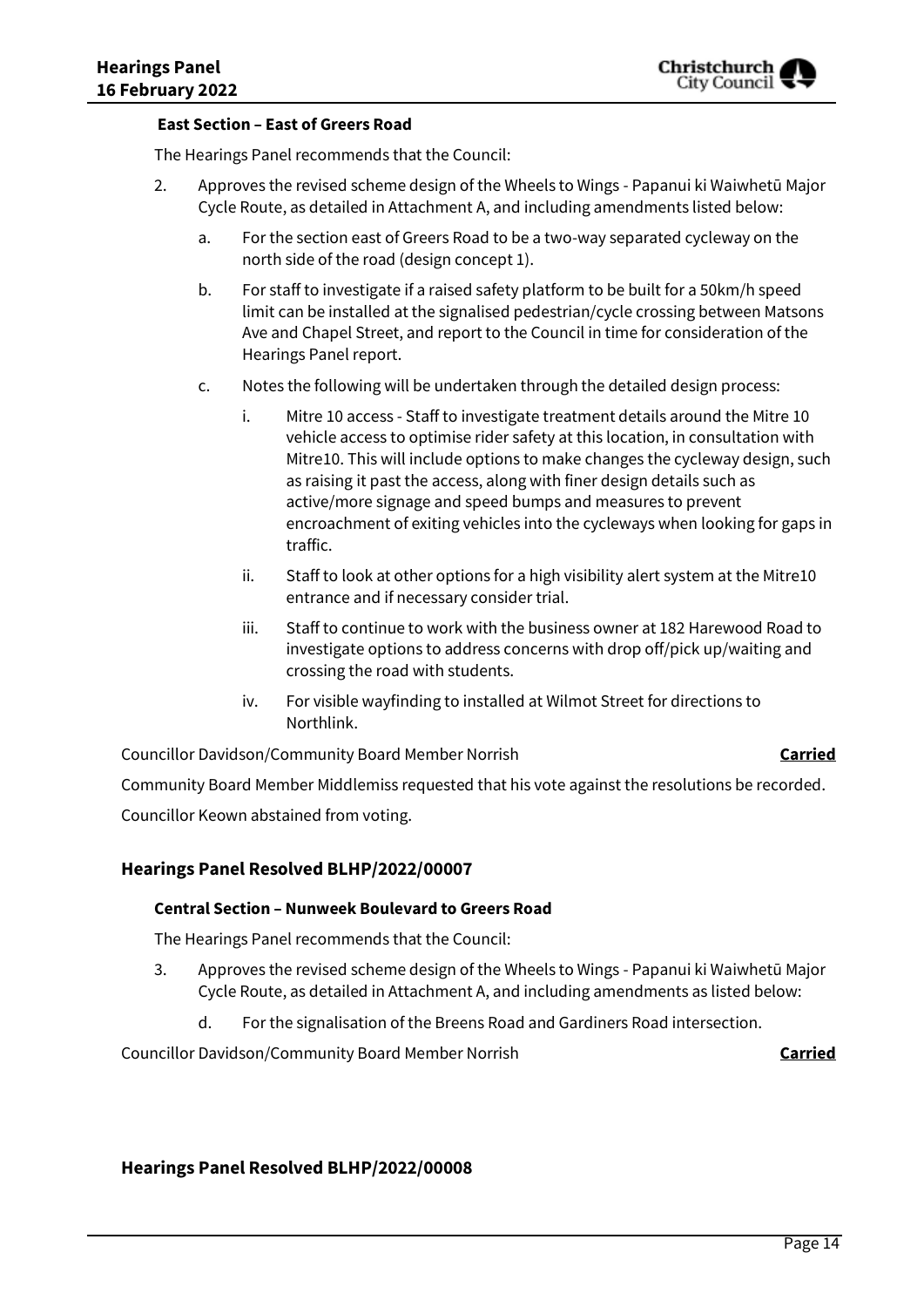- a. For the section from Nunweek Boulevard to the Bishopdale roundabout to be a one-way separated cycleway on each side of the road next to the kerb (design concept 1).
- b. For the section from the Bishopdale roundabout to Greers Road be a two-way cycleway on the north side of the road (design concept 1).
- c. For the partial signalisation of the Bishopdale roundabout.
- e. Notes the following will be undertaken through the detailed design process:
	- i. That only one tree may need to be removed at the Bishopdale roundabout.
	- ii. That the Bishopdale Court median will be widened to provide space for vehicles turning right-out to wait clear of traffic.
	- iii. Staff to investigate opportunities for replanting trees noting this will be dependent on service locations.
	- iv. Staff to investigate warning signage and markings to address cyclist speed outside the Charity Hospital.

Councillor Davidson/Community Board Member Norrish **Carried** Councillor Davidson/Community Board Member Norrish

Councillor Keown and Community Board Member Middlemiss requested for their votes against the resolutions be recorded.

### **Hearings Panel Resolved BLHP/2022/00009**

### **Other**

The Hearings Panel recommends that the Council:

- 4. Approves extending an existing 40km/h school speed zone on Waimakriri Road and Whitchurch Place, as detailed in Attachment A.
- 5. Approves the time restricted parking, as detailed in Attachment A.
- 6. Approves the new traffic signals, intersections and mid-block crossings, as detailed in Attachment A.
- 7. That the detailed traffic resolutions required for the implementation of the project are brought back to the Council or relevant Committee for approval at the end of the detailed design phase, prior to the beginning of construction.
- 8. Notes that red surfacing and high friction surfacing requirements will be investigated for all crossings and raised crossings along the route.
- 9. Notes that staff will apply lessons learnt from other projects across the city to ensure that solutions address safety concerns.
- 10. Given the feedback received through the process, for staff to continue to prioritise advance bus detection and to investigate the installation of a right turn arrow from Main North Road into Harewood Rad.
- 11. Requests staff to ensure that other transport projects in the area within the wider network are aligned through the draft Annual Plan process, including:
	- a. Greers Road/Langdons Road signalisation
	- b. Greers Road/Sawyers Arms Road/Northcote Road intersection upgrade